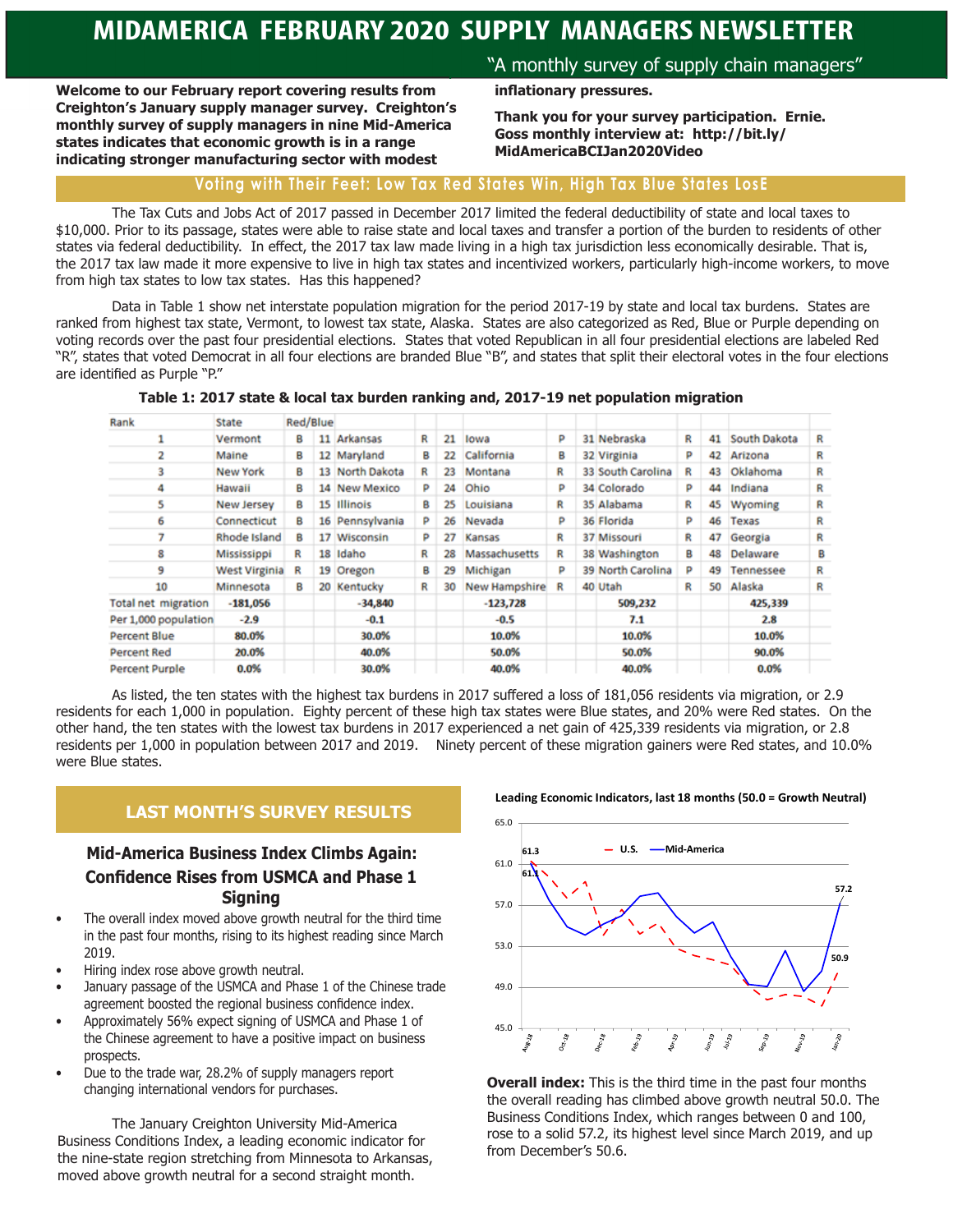This month's very solid reading, plus January's signing of USMCA and Phase 1 trade agreement with China, bode well for the regional manufacturing economy. However, the survey was conducted before the significant negative outcomes from the coronavirus were reported.

The negative impacts from this virus could place significant negative pressure on the regional economy in the weeks ahead.

Said one supply manager, "The three-day extension of CNY (Chinese New Year) due to coronavirus may affect future production dates."

**Employment:** The January employment index increased to 53.8 from December's four-year low of 45.6. In past months, trade constraints combined with the lack of available workers continued to constrain job growth in the region. In December, seven of 10 supply managers indicated that finding and hiring qualified workers was the greatest 2020 challenge for their firms.

However, January's positive employment reading was a positive and unexpected outcome.

The weakness in the region's manufacturing and agriculture sector has spilled over into the broader regional economy. Over the past 12 months, the Mid-America region has added jobs at a 0.6% pace, or less than half the 1.4% rate of the U.S. economy.

**Wholesale Prices:** The wholesale inflation gauge for the month indicated only modest wholesale inflationary pressures with a wholesale price index of 58.8, up from 57.6 in December.

As detailed by one supply manager, "An unusual juxtaposition -- anticipating significant growth alongside of soft commodity prices."

**Confidence:** Looking ahead six months, economic optimism, as captured by the January Business Confidence Index, climbed to 58.8 from December's 57.6.

January passage of the U.S. Canada, Mexico trade agreement (USMCA) and Phase I of the trade agreement boosted the regional business confidence index for the month

**Inventories:** Companies expanded inventories of raw materials and supplies for the month and at a faster pace than in December. The inventory index advanced to 58.4 from last month's 50.1.

**Trade:** The regional trade numbers were mixed with new export orders increasing to a tepid 52.1 from December's weak 43.5. Regional imports sank to 46.3 from December's 52.0.

January passage of the USMCA and Phase I of the Chinese trade agreement boosted the regional business confidence index for the month. Due to the trade war, 28.2% of supply managers report changing vendors in terms of international buying.

Approximately 56% of supply managers expect USMCA and Phase 1 Chinese agreement to have a positive impact on their business prospects.

One survey respondent said, "I see long term benefit from the use of tariffs in current foreign policy development. I see "A monthly survey of supply chain managers"

the current administration as very pragmatic, with long term policies that will produce positive benefits."

**Other survey components: Other components of the** January Business Conditions Index were new orders at 62.1, up from 50.1 in December; the production or sales index moved higher to 57.9 from December's 48.5; and speed of deliveries of raw materials and supplies index at 53.8 declined from last month's 54.4.

The Creighton Economic Forecasting Group has conducted the monthly survey of supply managers in nine states since 1994 to produce leading economic indicators of the Mid-America economy. States included in the survey are Arkansas, Iowa, Kansas, Minnesota, Missouri, Nebraska, North Dakota, Oklahoma and South Dakota.

The forecasting group's overall index, referred to as the Business Conditions Index, ranges between 0 and 100. An index greater than 50 indicates an expansionary economy over the course of the next three to six months.

The Business Conditions Index is a mathematical average of indices for new orders, production or sales, employment, inventories and delivery lead time. This is the same methodology, used since 1931 by the Institute for Supply Management (ISM), formerly the National Association of Purchasing Management. The Mid-America report is produced independently of the national ISM.

**ARKANSAS:** The January Business Conditions Index for Arkansas climbed to 59.0 from December's 53.0. Components of the index from the monthly survey of supply managers were new orders at 68.1, production or sales at 54.8, delivery lead time at 54.8, inventories at 61.8, and employment at 55.4. Over the past 12 months, average hourly wages for private workers in Arkansas expanded by 6.7% which was the highest in the nine-state region. Nondurable goods manufacturers are outperforming durable goods producers in terms of Arkansas job growth.

### **MID-AMERICA STATES**

**IOWA:** After falling below growth neutral for November, Iowa's overall Business Conditions Index climbed above the threshold for the last two months with a January reading of 55.7, up from 50.9 in December. Components of the overall index from the monthly survey of supply managers were new orders at 60.8, production or sales at 53.1, delivery lead time at 53.6, employment at 53.5, and inventories at 57.7. Over the past 12 months, average hourly wages for private workers in Iowa expanded by 3.0% which was seventh in the nine-state region. Both durable and nondurable goods manufacturers are adding jobs at a slow pace. Manufacturers closely linked to agriculture continue to experience slow to no growth.

**KANSAS:** The Kansas Business Conditions Index for January increased to 58.4 from December's 52.1. Components of the leading economic indicator from the monthly survey of supply managers were new orders at 65.6, production or sales at 56.9, delivery lead time at 54.4, employment at 54.7, and inventories at 60.4. Over the past 12 months, average hourly wages for private workers in Kansas expanded by 4.3% which was fourth in the nine-state region. Both durable and nondurable goods manufacturers are expanding at a slow but positive pace. Even aircraft component manufacturers continue to expand despite Boeing's problems.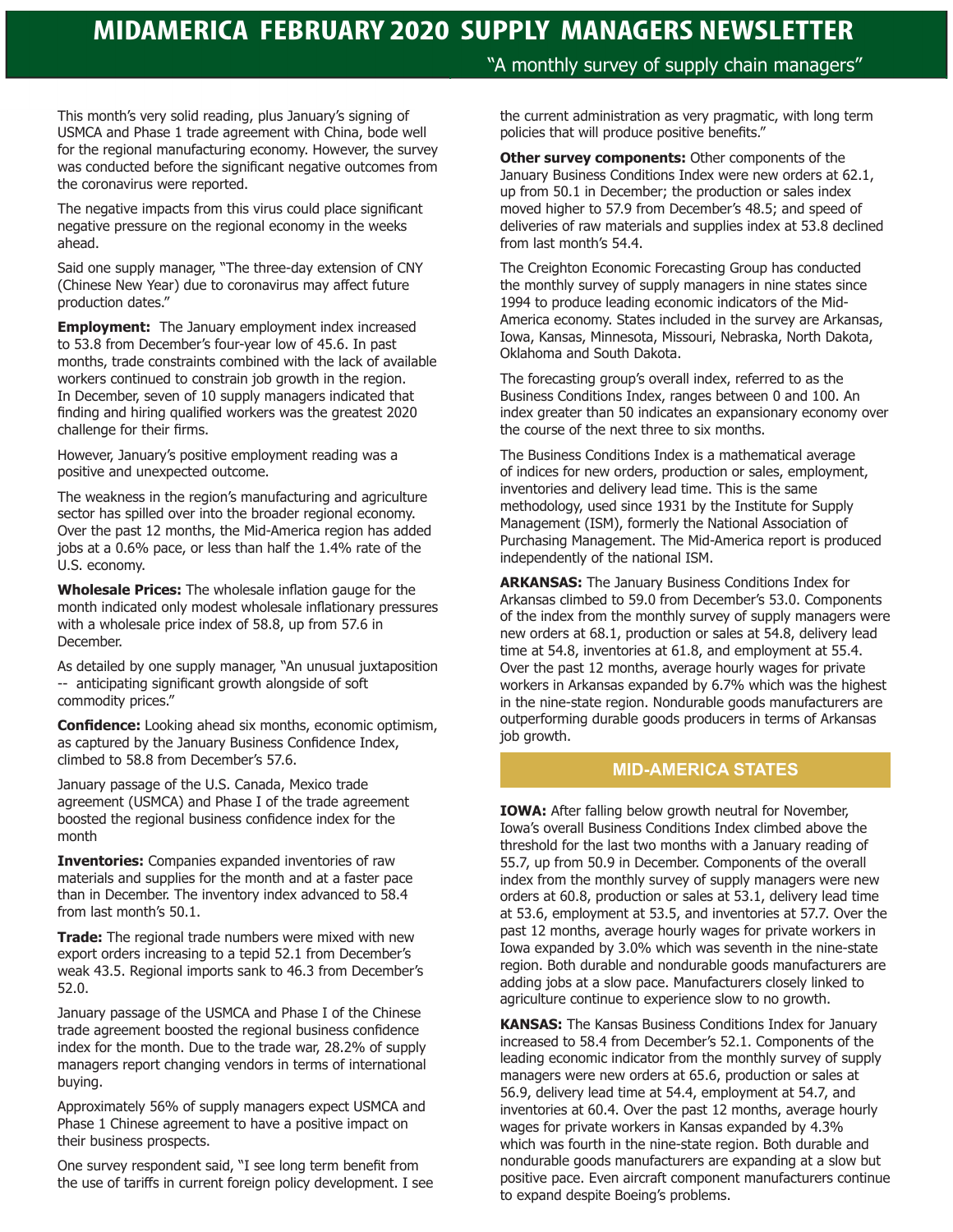**MINNESOTA:** The January Business Conditions Index for Minnesota expanded to 57.9 from 50.7 in December. Components of the overall January index from the monthly survey of supply managers were new orders at 64.1, production or sales at 57.3, delivery lead time at 54.1, inventories at 59.5, and employment at 54.3. Over the past 12 months, average hourly wages for private workers in Minnesota expanded by 4.5% which was third in the nine-state region. Durable goods manufacturers in the state are shedding jobs while nondurable goods manufacturers continue to add jobs at a slow but positive pace.

**MISSOURIi:** The January Business Conditions Index for Missouri rose to 56.2 from December's 50.5. Components of the overall index from the survey of supply managers were new orders at 59.3, production or sales at 58.7, delivery lead time at 53.3, inventories at 56.8, and employment at 53.1. Over the past 12 months, average hourly wages for private workers in Missouri expanded by 3.5% which was fifth in the nine-state region. Nondurable goods manufacturers are expanding at a solid pace while durable goods producers are experiencing pullbacks in economic activity.

**NEBRASKA:** After falling below growth neutral in November, Nebraska's Business Conditions Index has risen above the threshold for two consecutive months. The state's overall index jumped to 58.8 from 52.1 in December. Components of the index from the monthly survey of supply managers were new orders at 68.0, production or sales at 53.9, delivery lead time at 54.8, inventories at 61.7, and employment at 55.3. Over the past 12 months, average hourly wages for private workers in Nebraska expanded by 5.2% which was second in the ninestate region. Nondurable goods manufacturers in the state are expanding at a solid pace while durable goods producers are experiencing slight to no growth.

**NORTH DAKOTA:** The January Business Conditions Index for North Dakota expanded to 52.0 from December's 48.2. Components of the overall index were new orders at 63.0, production or sales at 39.3, delivery lead time at 49.8, employment at 48.7, and inventories at 58.9. Over the past 12 months, average hourly wages for private workers in North Dakota expanded by 2.6% which was eighth in the nine-state region. Nondurable goods manufacturers in the state are experiencing slow to no growth while durable goods producers are expanding at a solid pace.

**OKLAHOMA:** For the first time since October, Oklahoma's Business Conditions Index climbed above growth neutral. The overall index for January rose to 52.2 from December's 48.4. Components of the overall January index were new orders at 40.1, production or sales at 59.0, delivery lead time at 53.1, inventories at 56.1, and employment at 52.7. Over the past 12 months, average hourly wages for private workers in Oklahoma expanded by 0.8% which was ninth in the nine-state region. Both durable and nondurable goods manufacturers in the state are experiencing slow to no growth.

**SOUTH DAKOTA:** The January Business Conditions Index for South Dakota climbed to a regional high 59.3 from December's 52.3. Components of the overall index from the January survey of supply managers in the state were new orders at 68.2, production or sales at 56.2, delivery lead time at 54.9, inventories at 61.8, and employment at 55.4. Over the past 12 months, average hourly wages for private workers in

### "A monthly survey of supply chain managers"

South Dakota expanded by 3.3% which was sixth in the nine-state region. Both durable and nondurable goods manufacturers in the state are expanding at a slow, but positive pace.

Survey results for February will be released on the first business day, March 2.

# **THE BULLISH NEWS**

- Both Creighton's and the U.S.'s Purchasing Management Indices (PMI) for January rose above growth neutral.
- The U.S. economy added a much stronger than expected 225,000 jobs in January as hourly wages ticked up a solid 3.1% over the past 12 months.
- The Case-Shiller U.S. Home Price covering all nine U.S. census divisions, for November reported a 2.6% yearover-year gain, up from 2.2% in the previous month.

### THE BEARISH NEWS

U.S. GDP growth for 2019 slowed to 2.3% from 2.9% in 2018.

The Congressional Budget Office estimates that the U.S. budget deficit will average \$1.3 trillion yearly between 2020 and rise from 4.6% of GDP in 2020 to 5.4% of GDP in 2030.

### **WHAT TO WATCH**

- ISM and Creighton's PMIs for February. On March 2, the Institute for Supply Management and Creighton University release their surveys of supply managers in the U.S. and Mid-America, respectively. This is an early reading of manufacturing growth. Continuation of January's stronger growth will be bullish.
- BLS's jobs report. On February 7, the BLS will report job gains and the hourly wage value for January. A job gain greater than 150,000 and an annual wage gain of more than 3% will be very bullish indicator for the economy.
- Yield on 10-Year U.S. Treasury bond. Find instantaneously, at https://finance.yahoo.com. As economic risks rise the yield (rate) will drop from its current 1.58%. On the other hand, as inflation ticks up, the yield the bond will rise.

### **STATISTIC OF THE MONTH**

**60%.** Approximately 60% of Democrat primary voters support cancellation of all student debt. This would mean liquidation of almost \$36,000 for each of the 45,000,000 current and former college students. Instead of burdening each U.S. worker with additional taxes of more than \$10,000 to pay for this, why not instead assess the universities and colleges that benefited from these loans with the burden?